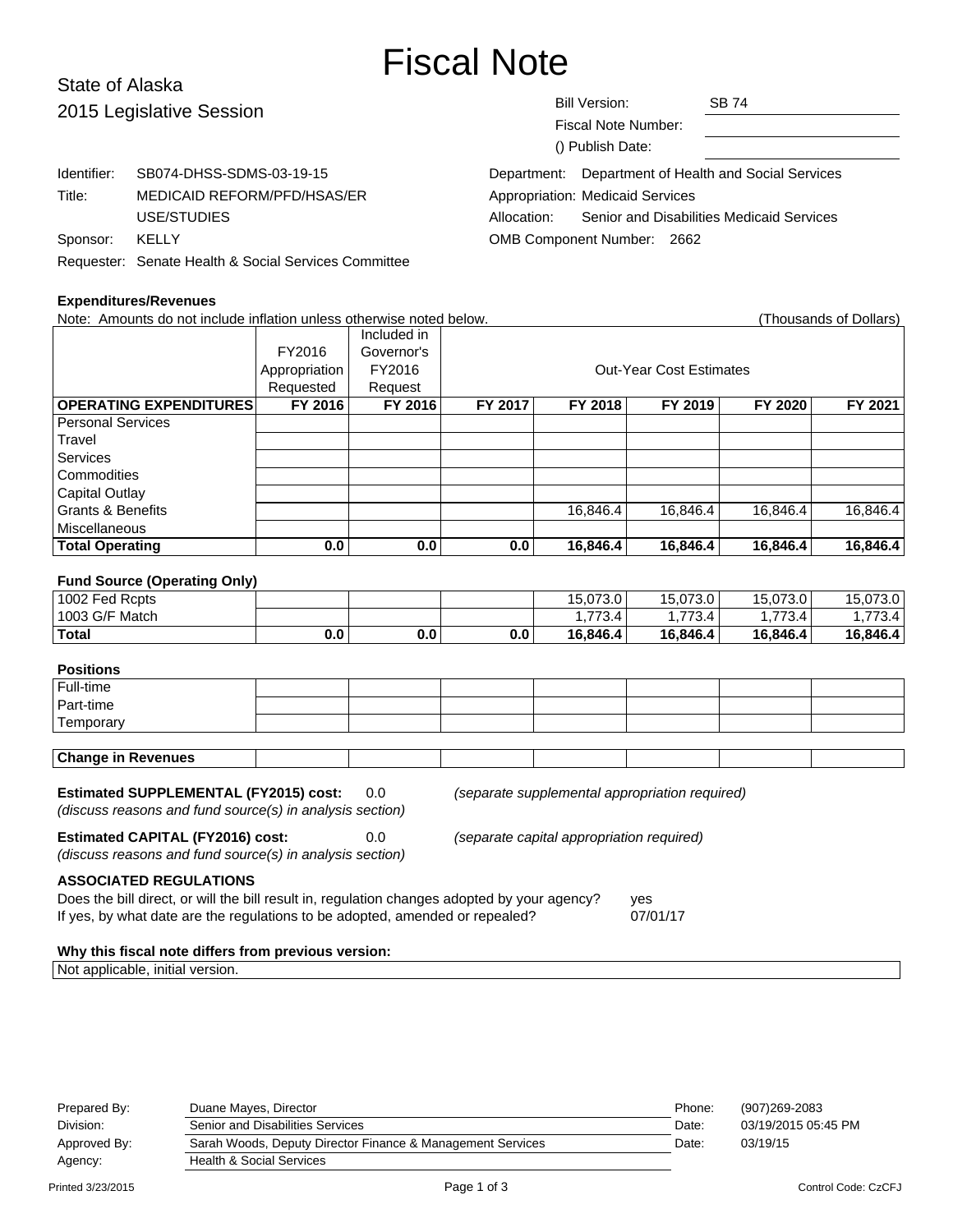#### **FISCAL NOTE ANALYSIS**

### **2015 LEGISLATIVE SESSION STATE OF ALASKA**

#### BILL NO. SB074

#### **Analysis**

#### **1915(k) option**

Section 2(a)(6) of the bill requires the State to reform the Medicaid program in a manner that reduces the cost of providing services to seniors and individuals with disabilities. The department will apply to the Centers for Medicare and Medicaid Services (CMS) to develop a new Medicaid funding authority, the 1915(k) "Community First Choice Option" (CFC), which serves people who meet an institutional level of care (LOC). The state will realize savings because the 1915(k) authority includes a 56% federal match, an increase of 6% over the current 50% match, decreasing the State's general fund match to 44%.

The 1915(k) option will replace the current 1915(c) waivers, as all 1915(c) waiver service recipients do meet an institutional LOC.

The 1915(c) waivers are:

- 
- Children with Complex Medical Conditions (CCMC) Adults with Physical and Developmental Disabilities (APDD) Alaskans Living Independently (ALI) People with Intellectual and Developmental Disabilities (IDD)
- 
- 

All four of the waivers would transition to the 1915(k) option authority.

Estimated 1915(c) recipients transitioning to the 1915(k) option = 5,200 Federal funding under current 1915(c) waiver at FMAP (50%) = \$ 110,827.7 Federal funding under proposed 1915(k) option at FMAP (56%) =  $$117,477.4$ 

The program transition results in an increase of \$6,649.7 in federal receipts, and a corresponding GF decrease.

Implementation of the new funding option will require substantial changes to the current Home and Community Based Services (HCBS) operational infrastructure. The estimated effective date for this refinancing proposal from (c) to (k) is FY2018.

#### **1915(i) State Plan option**

The department will apply to CMS for the 1915(i) option under Medicaid. The 1915(i) option includes a federal match of 50%, reducing to 50% what is currently a 100% general fund contribution for certain services.

The Department will use this option to refinance the following 100% GF -funded grant programs: General Relief/Temporary Assistance (GR), certain Senior Community Based Grant components, and Community Developmental Disabilities Grant (CDDG).

General Relief/Temporary Assistance (GR) provides temporary residential care for vulnerable adults who are ineligible for assistance from other programs.

Current funding for GR program: \$8,113.0 Total number served: 630 Average cost per individual: \$12,878.00 Estimated eligible for 1915(i): 349 General fund to be reduced: \$ 4,494.3

(Revised 12/18/2014 OMB)  $\overline{\phantom{a}}$  Page 2 of 3